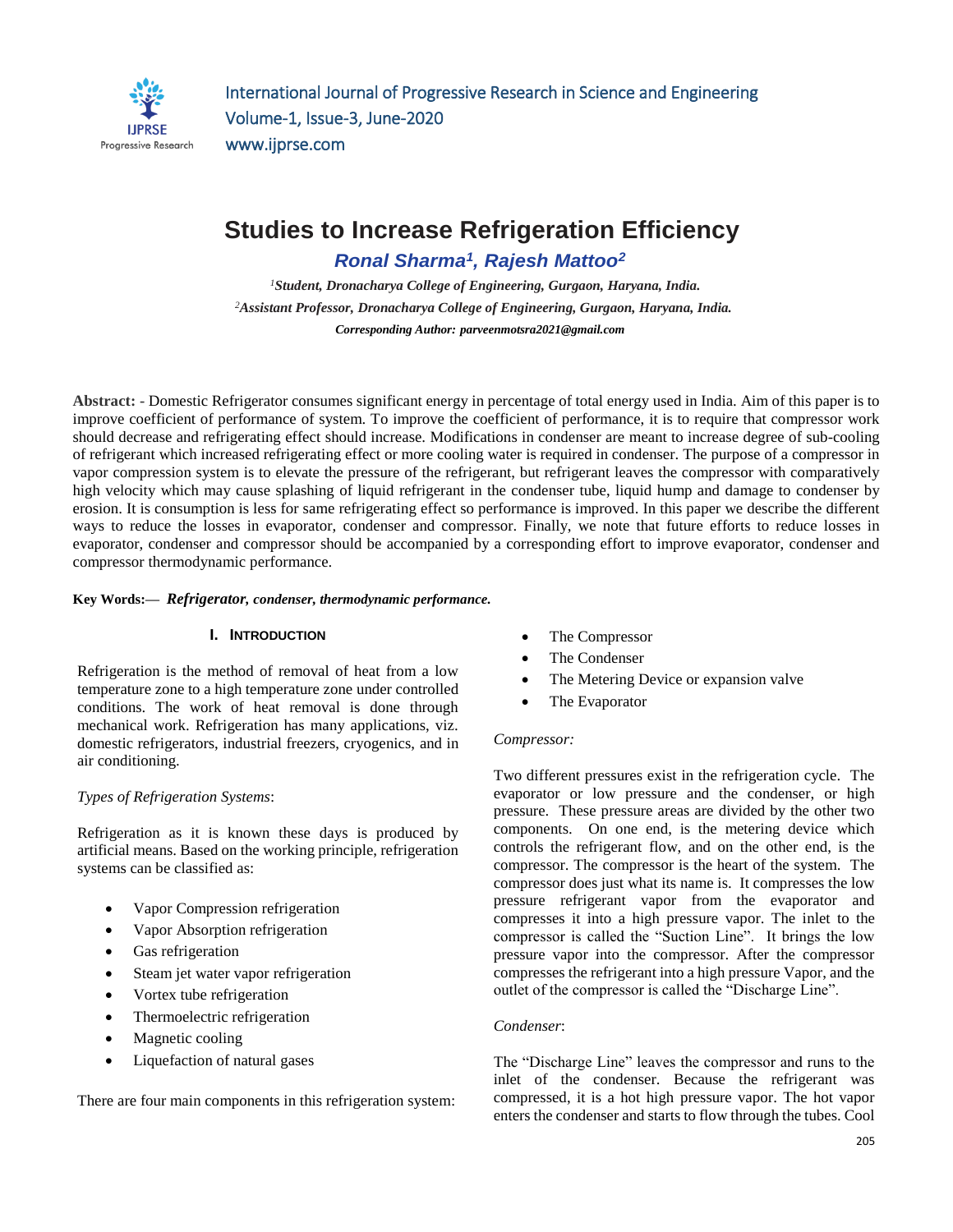

# International Journal of Progressive Research in Science and Engineering Volume-1, Issue-3, June-2020 www.ijprse.com

air is blown across the outside of the finned tubes of the condenser (usually air by a fan or water with a pump). Since the air is cooler than the refrigerant, heat jumps from the tubing to the cooler air (energy goes from hot to cold – "latent heat"). As the heat is removed from the refrigerant, it reaches its "saturated temperature" and starts to change state, into a high pressure liquid. The high pressure liquid leaves the condenser through the "liquid line" and travels to the "metering device" through a filter dryer to remove any dirt or foreign particles.

The condenser can be free air cooled (domestic refrigerator), forced air cooled (window air conditioner), water cooled (Central air conditioning plant in a library, cinema house and evaporative cooled (ice plant unit or a cold storage unit).

#### *Expansion Device:*

Metering devices regulate how much liquid refrigerant enters the evaporator as per heat load on evaporator.

Common used metering devices are, small thin copper tubes referred to as "capillary tubes", thermally controller diaphragm valves" (thermostatic expansion valves, called "TXV"s. This valve has the capability of controlling the refrigerant flow. If the loads on the evaporator change, the valve can respond to the change and increase or decrease the flow accordingly. As the metering devices regulates the amount of refrigerant going into the evaporator, the device lets small amounts of refrigerant out into the line and loses the high pressure to low pressure.

# *Evaporator:*

The evaporator is where the heat is removed from the space or the area/ products to be cooled. Low pressure liquid leaves the metering device and enters the evaporator. The cooler refrigerant in the evaporator tubes, absorb the warm room air. The change of temperature causes the refrigerant to "flash" or "boil", and changes from a low pressure liquid to a low pressure cold vapour. The low pressure vapour is pulled into the compressor and the cycle starts over.

# **II. FACTORS WHICH REDUCES THE LOSSES IN EVAPORATOR, CONDENSER AND COMPRESSOR**

# *A. Reduces Evaporator Losses*

Evaporator losses can be increasing the evaporator pressure or temperature. A high evaporation pressure/temperature indicates the system is drawing heat from the product without expending too much energy.

*Thermostat setting:*

Setting thermostats only as low as necessary will keep the evaporating temperature as high as possible, absorbing less heat energy into the refrigerant and therefore reducing the load on the compressor.

#### *Correctly sized evaporator*:

Size the evaporator to suit the load. A small evaporator may have a low capital cost but may require a larger compressor to cope with the load and so have higher operating costs.

#### *Clean and defrost evaporator coils:*

When necessary, clean and defrost evaporator coils to prevent the buildup of ice and subsequent reduction of heat transfer efficiency. If water is used for defrosting, investigate opportunities to reduce or reuse the water elsewhere in the plant. Good ventilation can also assist in defrosting.

#### *Hot gas defrosts*:

Hot discharge gas from the compressor can be used to defrost evaporators and offers an excellent alternative to water or air defrosting, saving energy and added into the cooling space. Defrost cycles can be set automatically to occur at the end of production shifts or breaks, helping to extend production run times.

# *B. Reduces Condenser Losses*

# *Correctly size condensers*:

Size condensers to suit the load. If the condenser is too small the condensing temperature will increase or if it is too large, it will cause sub-cooling and vaporization of the refrigerant.

#### *Clean condenser*:

Keeping condensers clean and in good condition, e.g. not blocked or corroded, promotes efficient energy transfer.

*Locate condenser to allow good airflow*:

Providing fresh air and unrestricted air flow (e.g. not against a wall or condenser housing) to condensers that reject heat into the outside air will prevent air recirculating back into the condenser inlet.

#### *Variables speed drives on condenser fans*:

Installing variables speed drives on condenser fans can reduce operating costs by two to three percent, especially on systems with fixed-head pressures.

# *Purging*:

Air entering the system through seals and valve packing when systems are open (for repair, coil-cleaning or when oil or refrigerant is added) can create an insulating barrier. This barrier reduces the effective size of the condenser and heat transfer efficiency. By purging the system of air this barrier